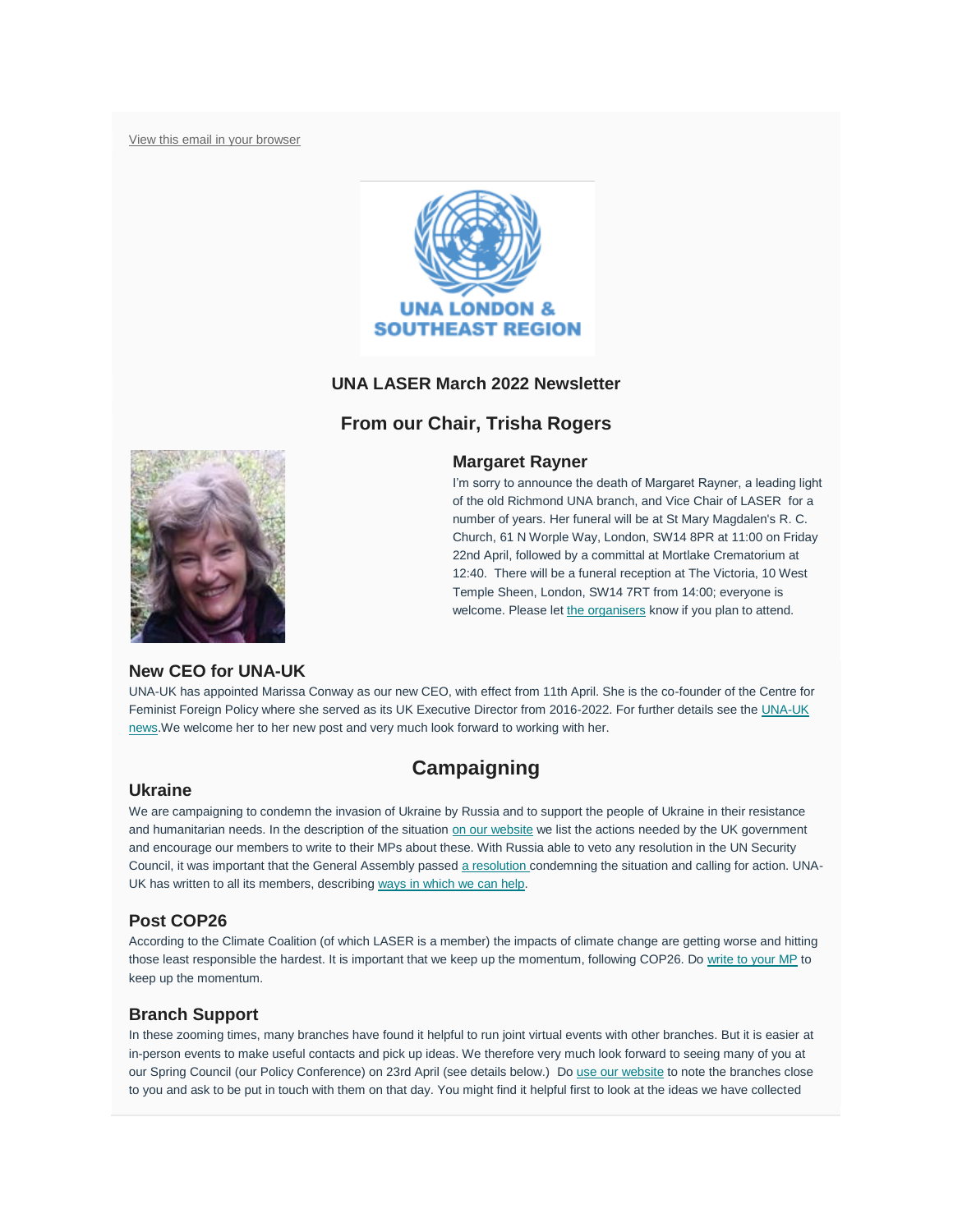from branches of their wide range of activities and structures; these are [on our website.](https://unalaser.org/wp-content/uploads/2021/02/Branch-Ideas.pdf) If you would like further support for your branch, please [contact us.](mailto:contact@unalaser.org)

### **Policy Conference**

Our **Spring Council** will be our **2022 Policy Conference**. This will be held at [Bermondsey Village Hall](https://www.london-se1.co.uk/places/bermondsey-village-hall) (very close to London Bridge station) and by zoom on **23rd April 14:00**. Registration for Zoom is required in advance **[here](https://us02web.zoom.us/meeting/register/tZAtdeqqrzgiGd26v1jGXzECGNdGfrrXic0i)**. In order to run a hybrid event, we shall need an additional digital projector. If you can lend us one, [please let me know.](mailto:trisha_rogers@yahoo.com) There are a couple of free parking spaces linked to the hall. Please [let me know](mailto:trisha_rogers@yahoo.com) if you would like one, and why.

The text of the resolutions and the amendments we will be considering are [here.](https://unalaser.org/wp-content/uploads/2022/03/Draft-UNA-LASER-policy-resolutions-for-consideration-on-23rd-April-2022.pdf) We have new resolutions on Ukraine, on Afghanistan's assets and on removing citizenship from those who fight in foreign wars. And we have updates on existing resolutions on peace, human rights, health, environment and development. If you would like to amend any of these resolutions before we vote on them, there is still time. You can [send amendments to Peter Webster](mailto:webster.home@btinternet.com?subject=Amendments%20to%20resolutions%20&body=Dear%20Peter%2C%0A%0APlease%20find%20below%20my%20proposed%20amendment%20to%20the%20resolutions%20to%20be%20considered%20on%2023rd%20April.%20%0A%0A) for the Policy Committee to include in the final agenda by **Wednesday 6th April at 5pm**

#### **Newsletters**

Many thanks to Peter and Sarah Webster for mailing out this Newsletter. If you might like to help with future mailing (including being given useful training in Mailchimp), or with editing the Newsletter, please [let me know.](mailto:contact@unalaser.org) In order to allow time for Policy Conference resolution amendments to be collated and included, the deadline for announcements for the next Newsletter to [reach me](mailto:contact@unalaser.org) is **12th April.**

# **Forthcoming Events**

### **Greater Lincolnshire UNA**

On **Tuesday March 29th at 7pm** Greater Lincolnshire UNA will be discussing *SDG 8: Decent Work & Economic Growth* and it's central role in the achievement of the rest of the Sustainable Development Goals. Clive Wilson, Chair of UNA Harrogate will explore how businesses consiously defining and organising themselves to a achieve a wider purpose can align their workplaces with global goals. Please register [here.](https://www.eventbrite.com/e/una-gl-online-seminar-sdg-goal-8-decent-work-and-economic-growth-tickets-292550154387?aff=ebdssbdestsearch&keep_tld=1)

#### **Harpenden UNA**

On **Saturday 2nd April at 11:00**, Harpenden UNA is hosting an in-person event on *My Experience as an MSF Paediatrician* at the Salvation Army Hostel, Leyton Green, AL5 2TG. The speaker will be Dr Ed Haworth, from Medecins Sans Frontieres. Please register [here.](https://www.eventbrite.com/e/ed-haworth-on-my-experience-as-an-msf-paediatrician-tickets-289393924017?aff=ebdssbdestsearch&keep_tld=1) If you have any queries, please contact [UNA Harpenden Chair.](mailto:herts77@btinternet.com)

#### **Westminster UNA**

On **8th April, 14:00 - 18:00**, Westminster UNA, with the Foundation for Endangered Languages, marking its 25th anniversary, and the Aga Khan Foundation, will explore how UNESCO, Survival International, *Wikitongues* and other organisations can work to protect and preserve cultures, traditions, and the rights of indigenous communities worldwide. This event, *Celebrating Indigenous Languages - Defending Endangered Languages*, will be at the Aga Khan Centre, King's Cross, 10 Handyside Street, London N1C 4DN. It heralds the International Decade for Indigenous languages (2022-2031). For more information and to register, please go [here.](https://www.eventbrite.co.uk/e/celebrating-indigenous-languages-defending-endangered-languages-tickets-198164394037)

On **9th April, 14:00**, **BFI South Bank** will be screening *Cold Case Hammarskjöld*, a provocative documentary exploring the assassination of a UN Secretary-General and the shocking revelations that followed. UNA Westminster Chair, David Wardrop will lead the discussion following the film. For further information see [the BFI website](https://whatson.bfi.org.uk/Online/default.asp?doWork::WScontent::loadArticle=Load&BOparam::WScontent::loadArticle::article_id=1B61835F-0EF6-4D42-9968-9EB50FC3BDE6&BOparam::WScontent::loadArticle::context_id=10C9472C-5060-4E6F-AAEC-947E5FE8F03F)

On **26th May**, Westminster will host their *18th Conference and Ceremony to mark the International Day of UN Peacekeepers*. The conference will be online only. The ceremony at the Cenotaph will follow its traditional format. Military units returned from UN duties will participate together with the Band of Grenadier Guards. For more information on the events of this branch, see [their website.](http://www.unawestminster.org.uk/future_events.html)

### **Bexhill and Hastings UNA**